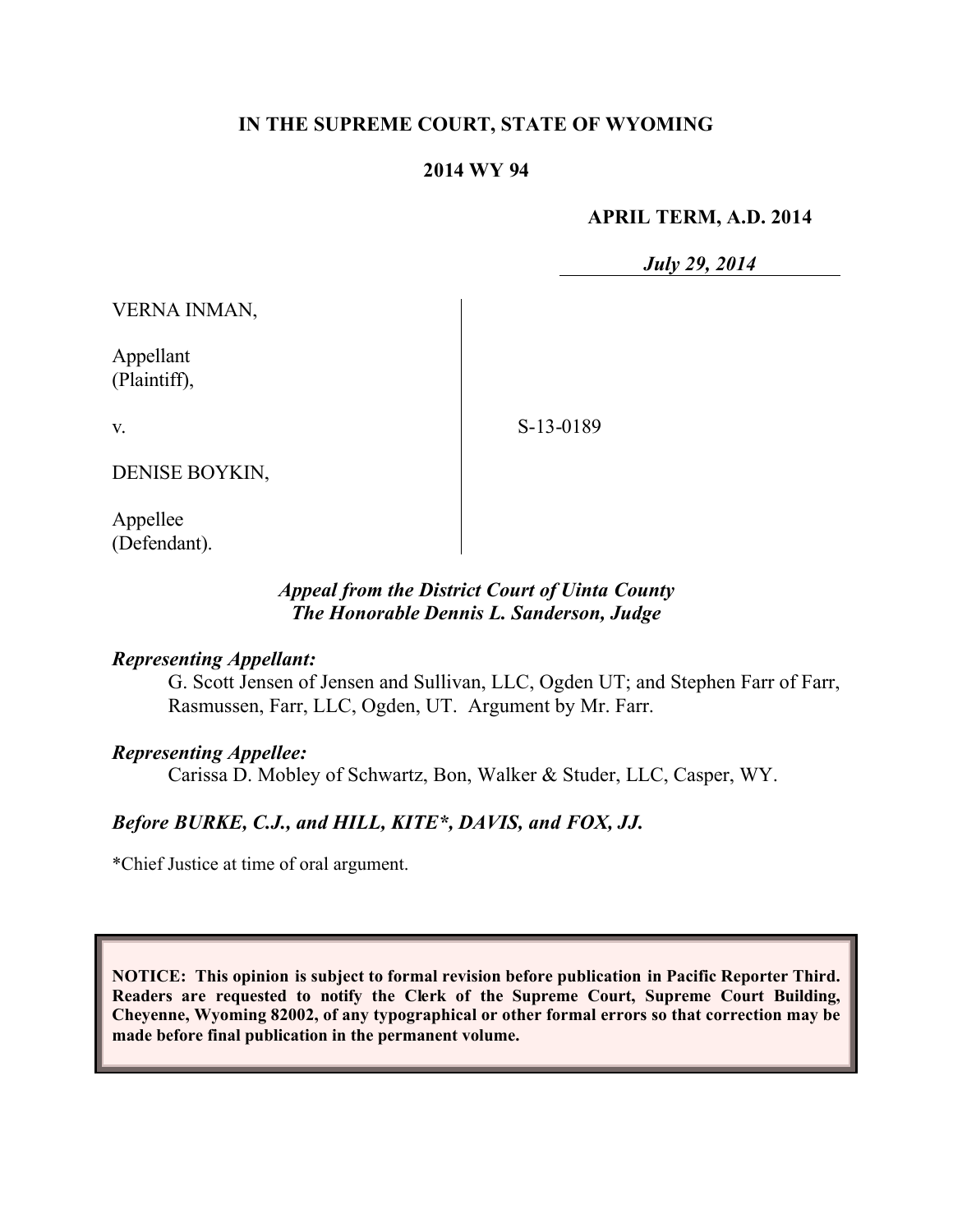## **HILL,** Justice.

[¶1] Verna Inman filed an action against Denise Boykin alleging that her negligent motor vehicle operation caused a collision resulting in serious injury to Inman. On Boykin's motion, the district court dismissed the action as barred by the statute of limitations. Inman appeals, claiming that the court's consideration of evidence outside the pleadings converted Boykin's motion to a summary judgment motion and that genuine issues of material fact precluded dismissal. We agree that Boykin's motion was converted to a summary judgment motion, but we find that no issues of material fact precluded entry of the court's order and the court correctly concluded that, as a matter of law, Inman's action was barred by the statute of limitations. We thus affirm.

# **ISSUES**

[¶2] Inman states the issues on appeal as follows:

- 1. Whether a Motion to Dismiss is converted to a motion for Summary Judgment when an affidavit is presented in a responsive pleading and not excluded by the trial court.
- 2. Whether the doctrine of equitable estoppel prevents a defendant from asserting the statute of limitations when the plaintiff is induced to delay service on a case due to the defendant's insurer's promise of settlement and request for time to settle so that insurer may avoid litigation.
- 3. Whether the doctrine of equitable estoppel survives this Court's ruling in *Hoke v. Motel 6 Jackson*.

# **FACTS**

[¶3] Verna Inman and Denise Boykin were involved in an automobile accident in Evanston, Wyoming, on July 9, 2008. On June 28, 2012, Inman filed a Complaint in the Third Judicial District Court, Uinta County, against Boykin and Midwest Car Corp., d/b/a/ National Car Rental. The Complaint alleged that Boykin negligently operated a car owned by National Car Rental, causing the collision between Boykin and Inman and injury to Inman.<sup>1</sup>

<sup>&</sup>lt;sup>1</sup> The record indicates that National Car Rental disputed Inman's attempted service of the Complaint on the company, and National Car Rental is not a party to this appeal.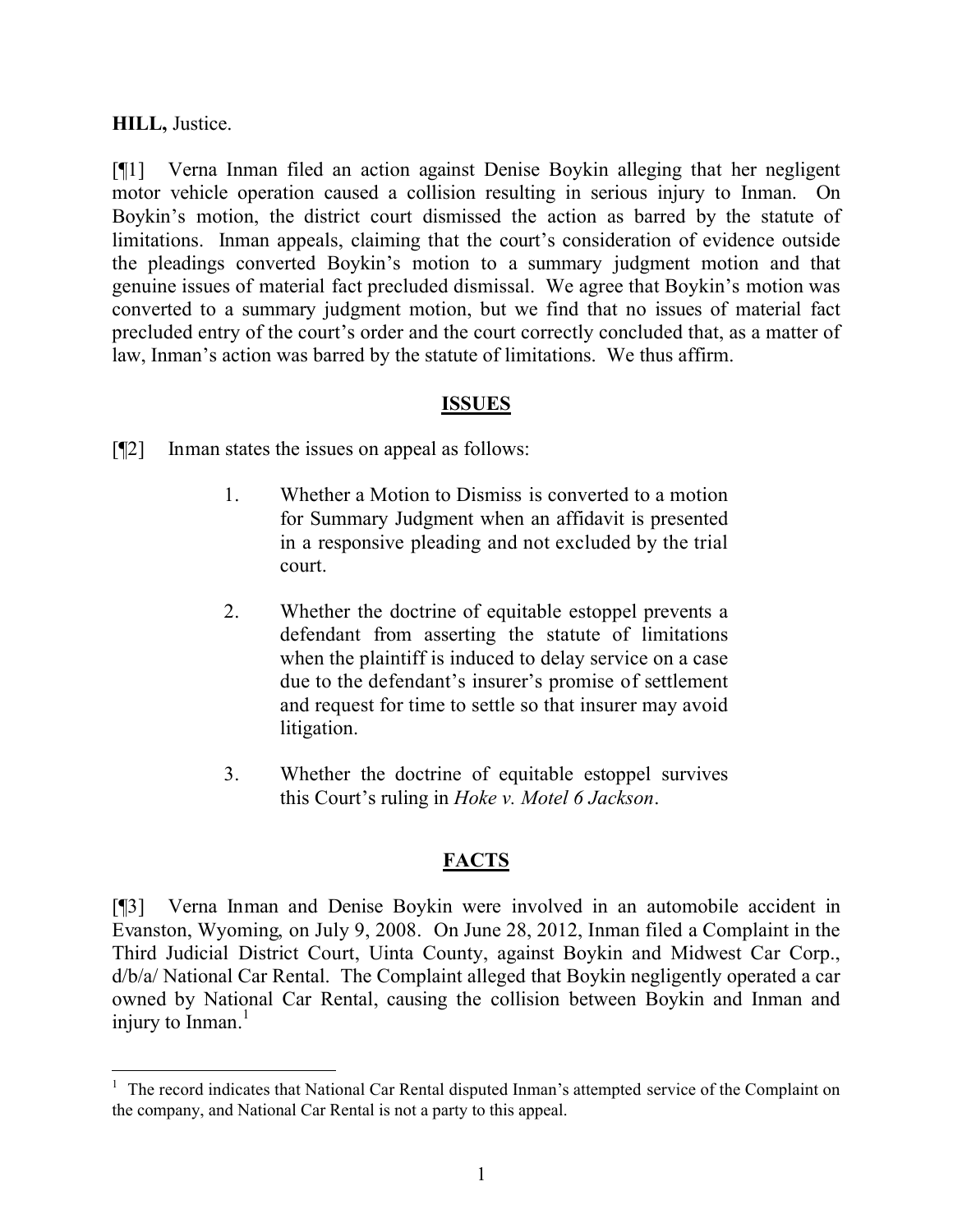[¶4] Inman did not immediately serve the Complaint on either defendant. On October 26, 2012, Inman filed an Ex Parte Motion for Enlargement of Time for Service. In that motion, Inman alleged that her attorney was in negotiations with Boykin's insurance company. The motion also alleged that Inman had attempted service on Boykin, but had been unsuccessful. The motion for enlargement further stated that Rule 6(b) of the Wyoming Rules of Civil Procedure allowed 120 days for service following the filing of a complaint and that the 120-day deadline would be October 28, 2012. On October 25, 2012, the district court signed and entered the Order for Enlargement of Time that had been prepared and submitted by Inman, which order granted a 120-day extension of time within which to complete service.

[¶5] On November 5, 2012, 131 days after Inman filed her Complaint, Boykin was served with a summons and complaint at her home in Georgia. The summons indicated it was from the State of Utah and was signed only by G. Scott Jensen, Inman's counsel located in Utah. The summons was not issued or signed by the Clerk of Court for the Third Judicial District and was not under seal of the court as required by Rule 4(b) of the Wyoming Rules of Civil Procedure.

[¶6] On November 28, 2012, Boykin filed an answer and a motion to dismiss. Boykin's motion to dismiss alleged that Inman's action was barred by the statute of limitations, that process was insufficient, and that service of process was insufficient. Inman filed a response within twenty days, with no attachments, and Boykin then filed a timely reply on December 24, 2012. The district court thereafter scheduled the matter to be heard on March 22, 2013.

[¶7] On March 14, 2013, Inman filed a supplemental response in opposition to Boykin's motion to dismiss. The supplemental response advised the district court:

> In an attempt to move past the technical arguments and issues asserted with respect to service and the Summons, Plaintiff caused a second Summons to be issued by the Clerk of this Court to Defendant Boykin. The second Summons cured the deficiencies alleged of the first Summons, and was served on Defendant Boykin at her residence in Georgia by Deputy Clint Waldrip on December 12, 2012. The service of this second Summons also occurred within the timeframe granted the Plaintiff by this Court's October 26, 2012 Order for Enlargement of Time for Service.

[¶8] Inman's supplemental response also included an attached affidavit from the paralegal assisting Inman's counsel. The affidavit detailed actions taken on the case since Inman retained her present counsel and the negotiations with Boykin's insurer.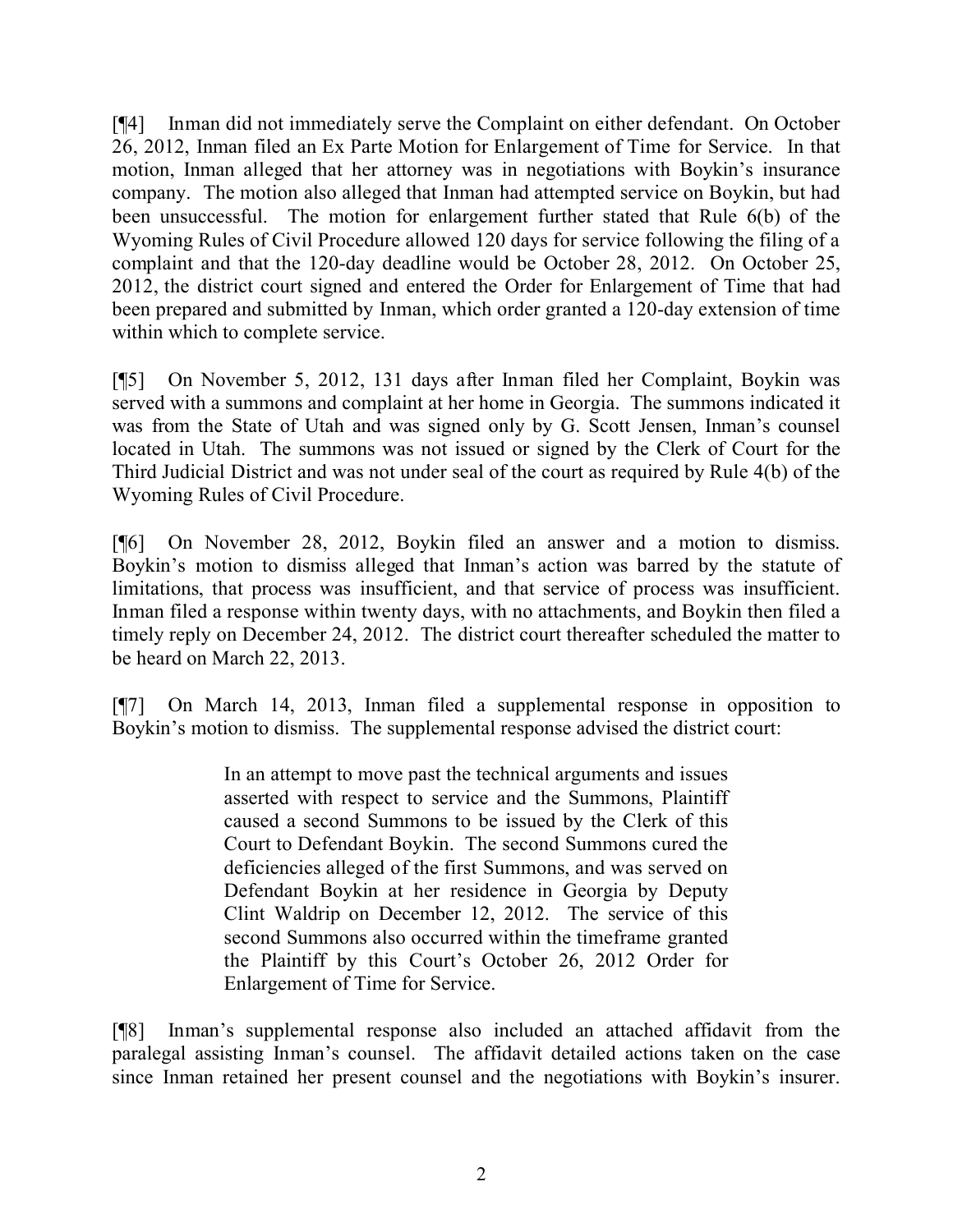Attached to the affidavit were copies of letter and e-mail correspondence between Inman's legal representatives and Boykin's insurer.

[¶9] Boykin filed a motion to strike the supplemental response. The district court did not rule on the motion to strike, and the matter proceeded to hearing on March 22, 2013. On June 11, 2013, the district court issued its decision letter granting Boykin's motion to dismiss with prejudice. In so ruling, the court reasoned:

> The Defendant has filed her Motion to Dismiss Plaintiff's Complaint Against Denise Boykin because the action was not deemed to have commenced until she was properly served and that this service was obtained beyond the four-year statute of limitations, and more than 60 days from [the] date of filing of the Complaint.

> The Plaintiff acknowledges that it was beyond the 60 day relation-back period, but that it was within the 120-day time period contained in this Court's Order enlarging time for Plaintiff to serve Defendant Boykin. Plaintiff contends that the Court granted the request for extension of time under Rule  $6(b)(2)$  because excusable neglect was present. The court perceives that a more fundamental concern is present. That is whether the Court has jurisdiction to extend the statute of limitations beyond the 60-day "relation-back" period provided for in Rule 3(b) W.R.C.P.

> . . . . At the outset, this Court must discuss what was clearly an erroneous Order that it signed on October 25, 2012 extending the time for service for an additional 120 days. The Court should have known that it had no authority under the Rules to extend the time of service beyond 60 days and denied the request for extension. *See* W.R.C.P. 6(b)(2).

> A busy court has to assume that attorneys will not present an improper order for signature. An attorney who has prepared an improper non-compliant order should not be allowed to claim that he was mislead or duped by the court.

> More fundamentally, Rule 6(b)(2) does not allow a court to enlarge the sixty-day period set forth in Rule 3(b) and extend the expiration of the statute of limitations. If service of the Complaint and Summons was made on Ms. Boykin within 60 days, then the service is deemed to be made on the date of filing of the Complaint. Rule 3(b), W.R.C.P. If the service is made after the 60-day period, even if an enlargement is granted, then service is the date that service is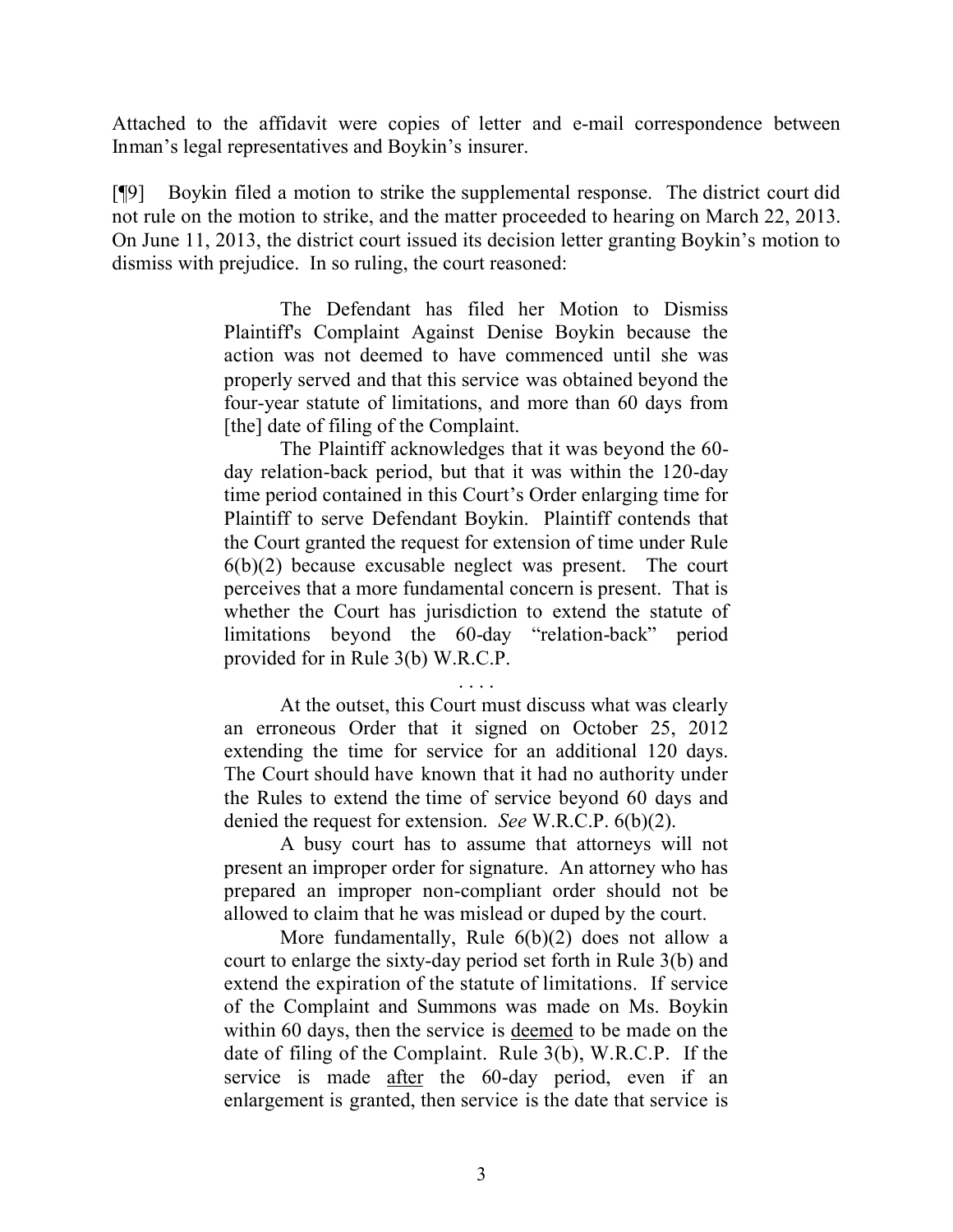made. *Id.* In this case, service would have been made on December 12, 2012, which is over four months past the date of the expiration of the statute of limitations, which was July 8, 2012. *See Hoke v. Motel 6 Jackson*, 2006 WY 38, 131 P.3d 269, ¶¶ 10-12 (Wyo. 2006).

The Plaintiff also contends in an Affidavit that she was mislead by the Defendant's insurer into delaying filing an action because it wanted to settle and avoid the cost and trouble of litigation. The Plaintiff, apparently to protect herself, timely filed her cause of action on June 28, 2012 within the statute of limitations. She asserts that "starting in July the adjuster ceased returning calls and emails from Plaintiff's counsel." (*Plaintiff's Ex. 1, ¶¶ 12-13*).

Assuming the Plaintiff's statements to be true and viewing them in a light most favorable to the Plaintiff, she still had 60 days to complete service that would relate back to the date of filing. The problem here is not one of the Defendant's activities, but of the Plaintiff failing to attempt to properly achieve service until after the 60-day period had expired.

For these and the other reasons stated in the Defendant's Motion and Memorandum, the Plaintiff's Complaint against Denise Boykin is dismissed with prejudice. [Emphasis in original.]

[¶10] On July 18, 2013, the district court entered its order granting Boykin's motion to dismiss with prejudice. Inman thereafter timely filed her notice of appeal to this Court.

# **STANDARD OF REVIEW**

[¶11] Our first task in addressing the issues presented by this appeal is to determine the standard of review. To answer that question, we must determine whether the district court's order was an order pursuant to Rule 12 of the Wyoming Rules of Civil Procedure or a summary judgment order pursuant to Rule 56.

[¶12] In answering this initial question, we start with Boykin's dispositive motion. Determining the nature of Boykin's motion is complicated by the ambiguous terms in which she cast her motion. Boykin filed her dispositive motion as a motion entitled "Motion to Dismiss Complaint by Defendant Denise Boykin," and the introductory paragraph of Boykin's motion cited Rule 12(b)(6), failure to state a claim upon which relief can be granted, as the basis for Boykin's statute of limitations argument. In the discussion portion of her motion, however, Boykin relied on Rule 12(c), and argued for judgment on the pleadings on the statute of limitations question. We have held that "it is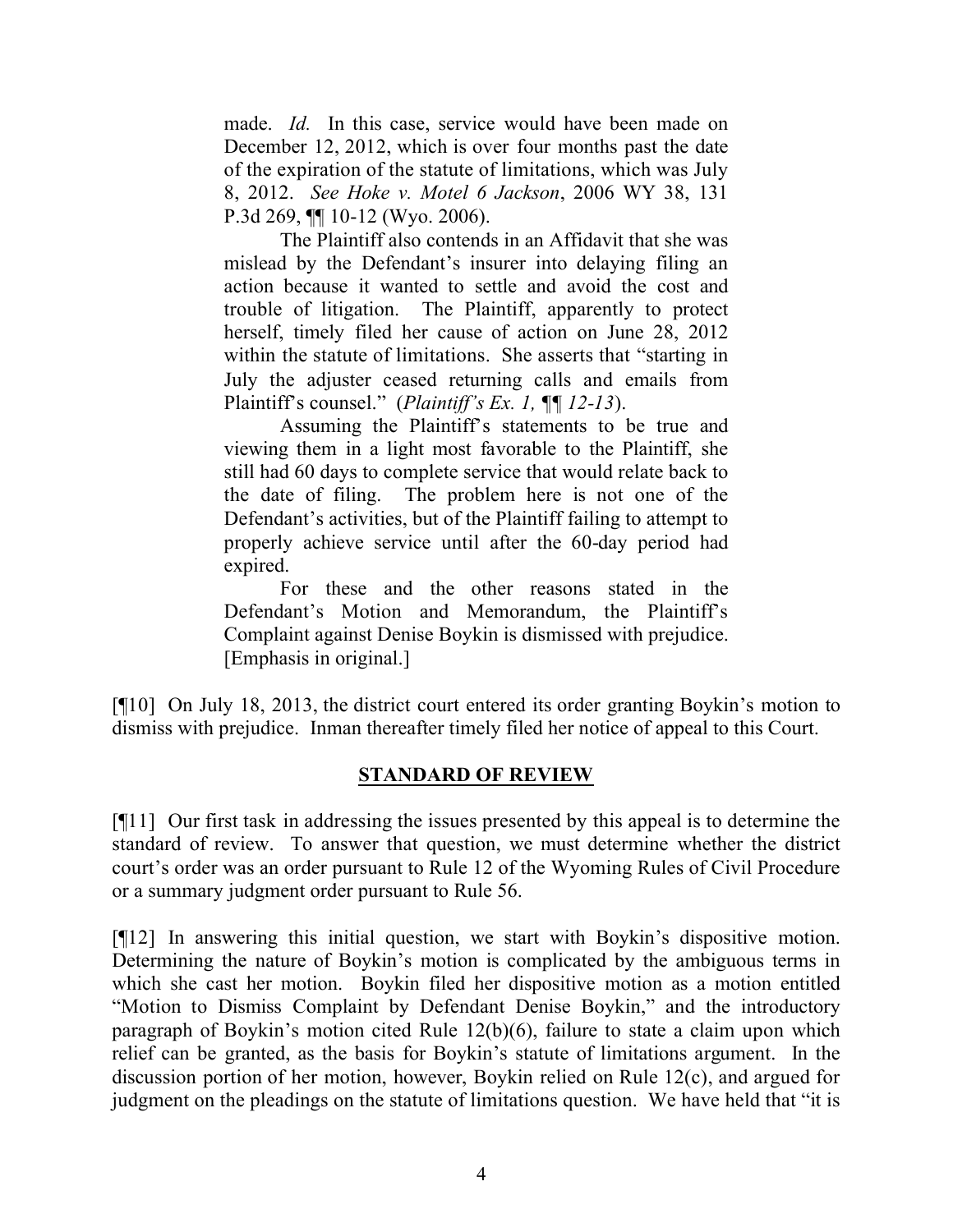the content of the pleading and not the label which determines its nature and effect  $***$ ." *Western Nat'l Bank of Lovell v. Moncur*, 624 P.2d 765, 768 (Wyo. 1981) (quoting *Joslyn v. Prof'l Realty*, 622 P.2d 1369, 1372 (Wyo. 1981)); *see also Hitz v. State*, 2014 WY 58, ¶ 12, 323 P.3d 1104, 1106 (Wyo. 2014) (looking to substance of motion to determine jurisdiction); *Russell v. Sullivan*, 2012 WY 20, ¶ 16, 270 P.3d 677, 681 (Wyo. 2012) ("It is, however, the substance of a motion rather than its title that determines whether it is authorized under the law."). Because Boykin argued her motion as a Rule 12(c) motion for judgment on the pleadings and relied on undisputed facts in the pleadings, rather than solely on the face of the complaint, and because she filed her motion concurrent with the filing of her answer, we will treat Boykin's motion as a Rule 12(c) motion for judgment on the pleadings. *See* W.R.C.P. 12(b) ("A motion making any of these defenses shall be made before pleading if a further pleading is permitted."); W.R.C.P 12(c) ("After the pleadings are closed but within such time as not to delay the trial, any party may move for judgment on the pleadings.").

[¶13] This Court has defined the circumstances under which a party is entitled to a Rule 12(c) judgment on the pleadings as follows:

> A defendant is entitled to judgment on the pleadings if the undisputed facts appearing in the pleadings, supplemented by any facts of which the district court may take judicial notice, establish that no relief can be granted. . . . A judgment on the pleadings is appropriate if all material allegations of fact are admitted in the pleadings and only questions of law remain.

*Newport Int'l Univ. v. Wyo. Dep't of Educ.*, 2008 WY 72, ¶ 12, 186 P.3d 382, 386 (Wyo. 2008) (quoting *Box L Corp. v. Teton County ex rel. Bd. of County Comm'rs of Teton County*, 2004 WY 75, ¶ 2, 92 P.3d 811, 813 (Wyo. 2004)). Rule 12(c) "may be used when the statute of limitations provides an effective bar against the plaintiff's claim and the entire controversy may be disposed of by reference to the pleadings." *Johnson v. Griffin*, 922 P.2d 860, 862 (Wyo. 1996) (citing 5A Charles A. Wright & Arthur R. Miller, *Federal Practice and Procedure* § 1367 at 511 (2d ed. 1990)).

[ $[14]$ ] If matters outside the pleadings are considered by a court in ruling on a Rule 12(c) motion, Rule 12(c) requires that the motion be treated as a summary judgment motion:

> If, on a motion for judgment on the pleadings, matters outside the pleadings are presented to and not excluded by the court, the motion shall be treated as one for summary judgment and disposed of as provided in Rule 56, and all parties shall be given reasonable opportunity to present all material made pertinent to such a motion by Rule 56.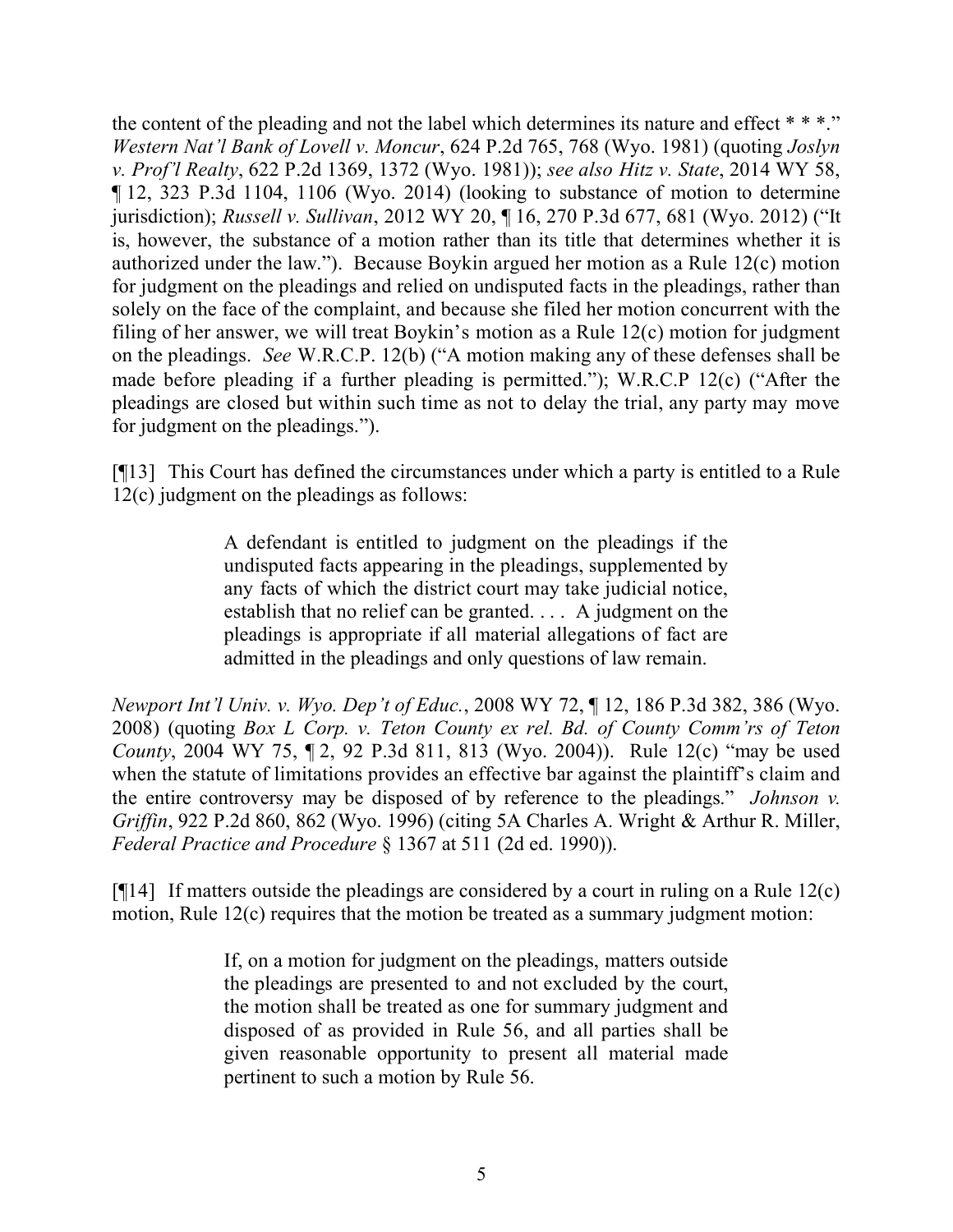W.R.C.P. 12(c).

[¶15] This Court has held that the conversion of a Rule 12 motion to a summary judgment motion occurs as follows:

> We have explained that if the matters outside of the pleadings considered are affidavits attached to the motion to dismiss, conversion occurs automatically. *Cranston v. Weston Cnty. Weed & Pest Bd.*, 826 P.2d 251, 254 (Wyo. 1992). However, if materials other than affidavits are considered, "such as discovery documents, conversion does not occur automatically. The court may still treat the motion as one for summary judgment, but the record must demonstrate that the parties had notice of the conversion and that the nonmovant had an opportunity to respond." *Id.* At a minimum, the nonmoving party must have ten days to respond to the converted motion for summary judgment. *Shriners Hosp. for Crippled Children, Inc. v. First Sec. Bank of Utah*, N.A., 835 P.2d 350, 356 (Wyo.1992).

*Ridgerunner, LLC v. Meisinger*, 2013 WY 31, ¶ 7, 297 P.3d 110, 113 (Wyo. 2013).

[¶16] Where conversion is not automatic, conversion of a Rule 12 motion to a summary judgment motion does not require entry of a written order. *Torrey v. Twiford*, 713 P.2d 1160, 1163 (Wyo. 1986). Instead,

> the record must adequately demonstrate that all counsel were aware of the intentions of the district judge to treat the motion as converted, together with a reasonable opportunity afforded to the non-moving party to present, by way of affidavit or otherwise, anything necessary to rebut the contention of the moving party.

*Torrey*, 713 P.2d at 1163 (quoting *Kimbley v. City of Green River*, 642 P.2d 443, 445 (Wyo. 1982)); *see also Cranston v. Weston County Weed and Pest Bd.*, 826 P.2d 251, 254 (Wyo. 1992) (where conversion is not automatic, the conversion may still be recognized "but the record must demonstrate that the parties had notice of the conversion and that the nonmovant had an opportunity to respond").

[¶17] Months after the parties had completed briefing on Boykin's motion for judgment on the pleadings and roughly a week before the district court heard argument on that motion, Inman filed a supplemental response to the motion. Inman attached to that supplemental response an affidavit with e-mail and letter exhibits. The court did not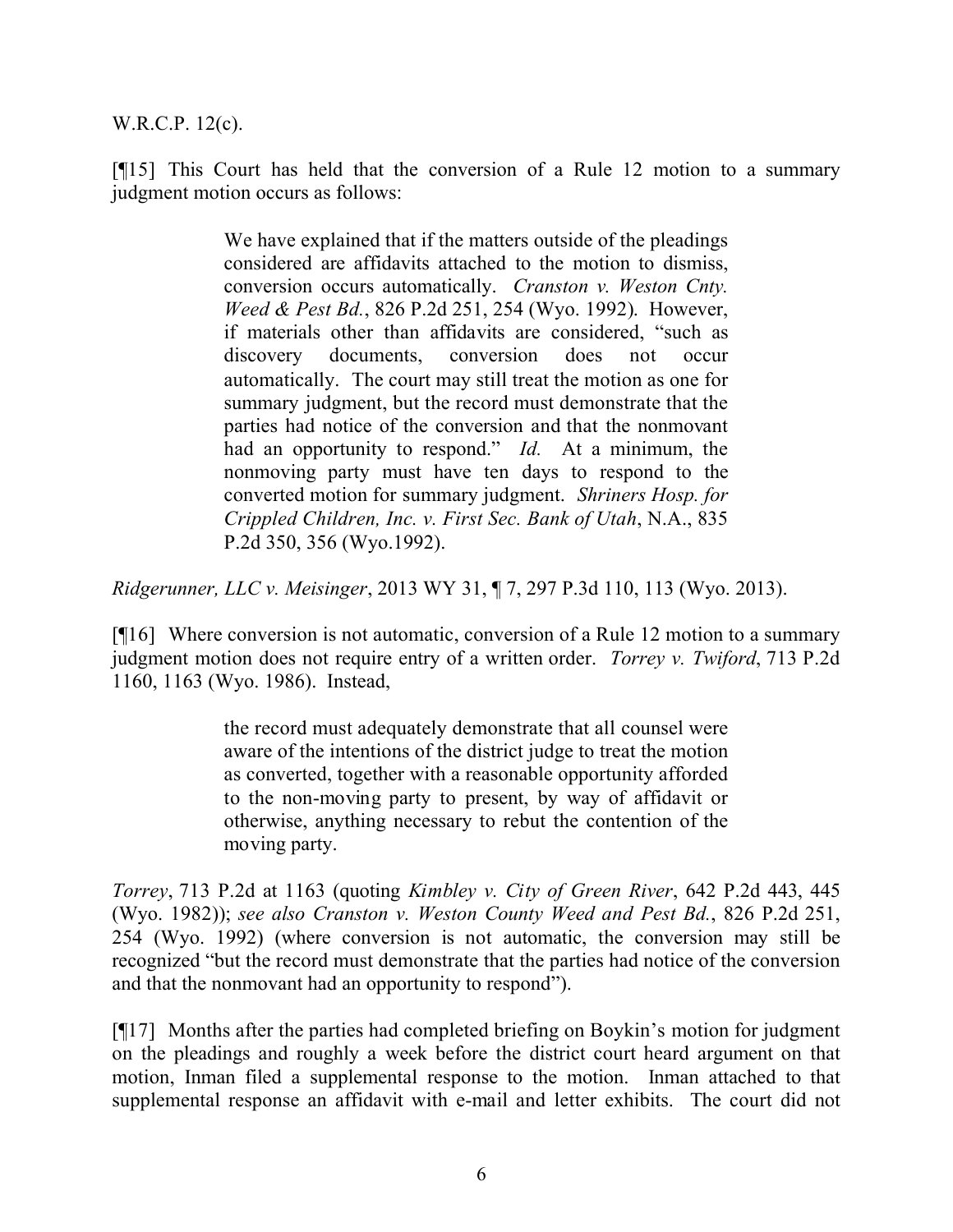exclude Inman's supplemental response, and in ruling on Boykin's motion, the court relied on the affidavit attached to the supplemental response. Although the district court relied on the affidavit in ruling on Boykin's motion, the record contains no indication that the court provided notice of a summary judgment conversion and an opportunity to respond. Inman, the party who submitted the extraneous evidence, does not object to the district court's process and urges this Court to find an effective conversion and review the court's order as a summary judgment order. It is Boykin, the moving party, who on appeal objects to the lack of notice and disputes that there was an effective conversion.

[¶18] We agree with Boykin that the district court erred in considering the affidavit submitted by Inman without giving Boykin an opportunity to respond. Generally under these circumstances, this Court would find that the summary judgment conversion failed, and we would review the district court's decision under the standard of review applicable to the dispositive motion as originally filed. *See Ridgerunner*, ¶ 9, 297 P.3d at 114. We have explained:

> The record does not show that counsel for either of the parties was given any advance notice that the district court planned to convert the motion to dismiss to one for summary judgment. In fact, the first time the conversion is ever mentioned in the record is in the district court's order dismissing the appellants' complaint. Further, we cannot tell what the parties may have known or been told at the time of the motion hearing, or what evidence outside of the pleadings the district court considered, because the hearing was not reported. Therefore, we cannot say that the requirements of converting the motion to dismiss to a motion for summary judgment were met. Consequently, we will review "this case as [an] order[ ] to dismiss rather than as [a] converted order[ ] for summary judgment."

*Ridgerunner*, ¶ 9, 297 P.3d at 114 (quoting *Cranston*, 826 P.2d at 254).

[¶19] Our rules of appellate procedure, however, allow this Court to disregard any error or irregularity that does not affect a substantial right. Pursuant to Rule 9.04 of the Wyoming Rules of Appellate Procedure, "Any error, defect, irregularity or variance which does not affect substantial rights shall be disregarded by the reviewing court." W.R.A.P. 9.04; *see also In re Guardianship of LNP*, 2013 WY 20, ¶ 15, 294 P.3d 904, 909 (Wyo. 2013) (holding deficient notice under the Indian Child Welfare Act subject to review for harmless error); *Conner v. Board of County Comm'rs*, 2002 WY 148, ¶¶ 14– 18, 54 P.3d 1274, 1280–81 (Wyo. 2002) (failure to provide timely notice of show cause hearing pursuant to W.R.C.P. 71.1(e)(1) disregarded as harmless error). The district court's consideration of the affidavit submitted by Inman did not prejudice Boykin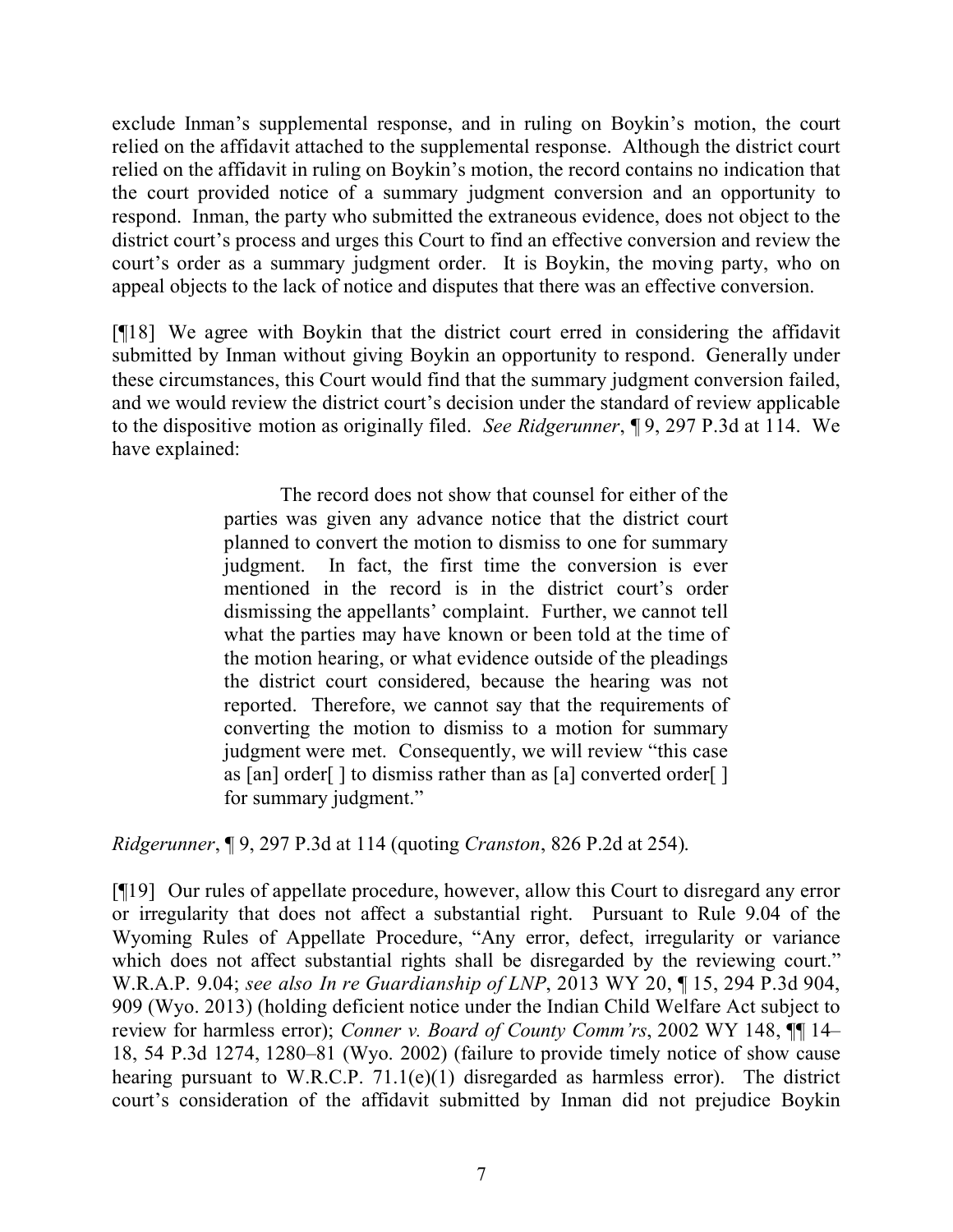because it did not affect the court's finding that the statute of limitations barred Inman's action. We likewise conclude that the extraneous evidence submitted by Inman does not alter application of the statute of limitations bar to Inman's action against Boykin. Under these circumstances, we find it proper to disregard the lack of notice concerning the summary judgment conversion, and we will thus treat the district court's dismissal order as an order granting Boykin summary judgment and will review the order accordingly.

[¶20] Our standard of review when considering a summary judgment order is as follows:

We review a summary judgment in the same light as the district court, using the same materials and following the same standards. [*Snyder v. Lovercheck*, 992 P.2d 1079, 1083 (Wyo. 1999) ]; *40 North Corp. v. Morrell*, 964 P.2d 423, 426 (Wyo. 1998). We examine the record from the vantage point most favorable to the party opposing the motion, and we give that party the benefit of all favorable inferences that may fairly be drawn from the record. *Id.* A material fact is one which, if proved, would have the effect of establishing or refuting an essential element of the cause of action or defense asserted by the parties. *Id.* If the moving party presents supporting summary judgment materials demonstrating no genuine issue of material fact exists, the burden is shifted to the non-moving party to present appropriate supporting materials posing a genuine issue of a material fact for trial. *Roberts v. Klinkosh*, 986 P.2d 153, 155 (Wyo. 1999); *Downen v. Sinclair Oil Corp.*, 887 P.2d 515, 519 (Wyo. 1994). We review a grant of summary judgment deciding a question of law de novo and afford no deference to the district court's ruling. *Roberts v. Klinkosh*, 986 P.2d at 156; *Blagrove v. JB Mechanical, Inc.*, 934 P.2d 1273, 1275 (Wyo. 1997).

*Moats v. Prof'l Assistance, LLC*, 2014 WY 6, ¶ 17, 319 P.3d 892, 896 (Wyo. 2014) (quoting *Lindsey v. Harriet*, 2011 WY 80, ¶ 18, 255 P.3d 873, 880 (Wyo. 2011)).

[¶21] Whether an action is barred by the statute of limitations is a question of law that this Court reviews de novo. *Hoke v. Motel 6 Jackson*, 2006 WY 38, ¶ 6, 131 P.3d 369, 373 (Wyo. 2006) (citing *Hollingshead v. Hollingshead*, 942 P.2d 1104, 1106 (Wyo. 1997)).

# **DISCUSSION**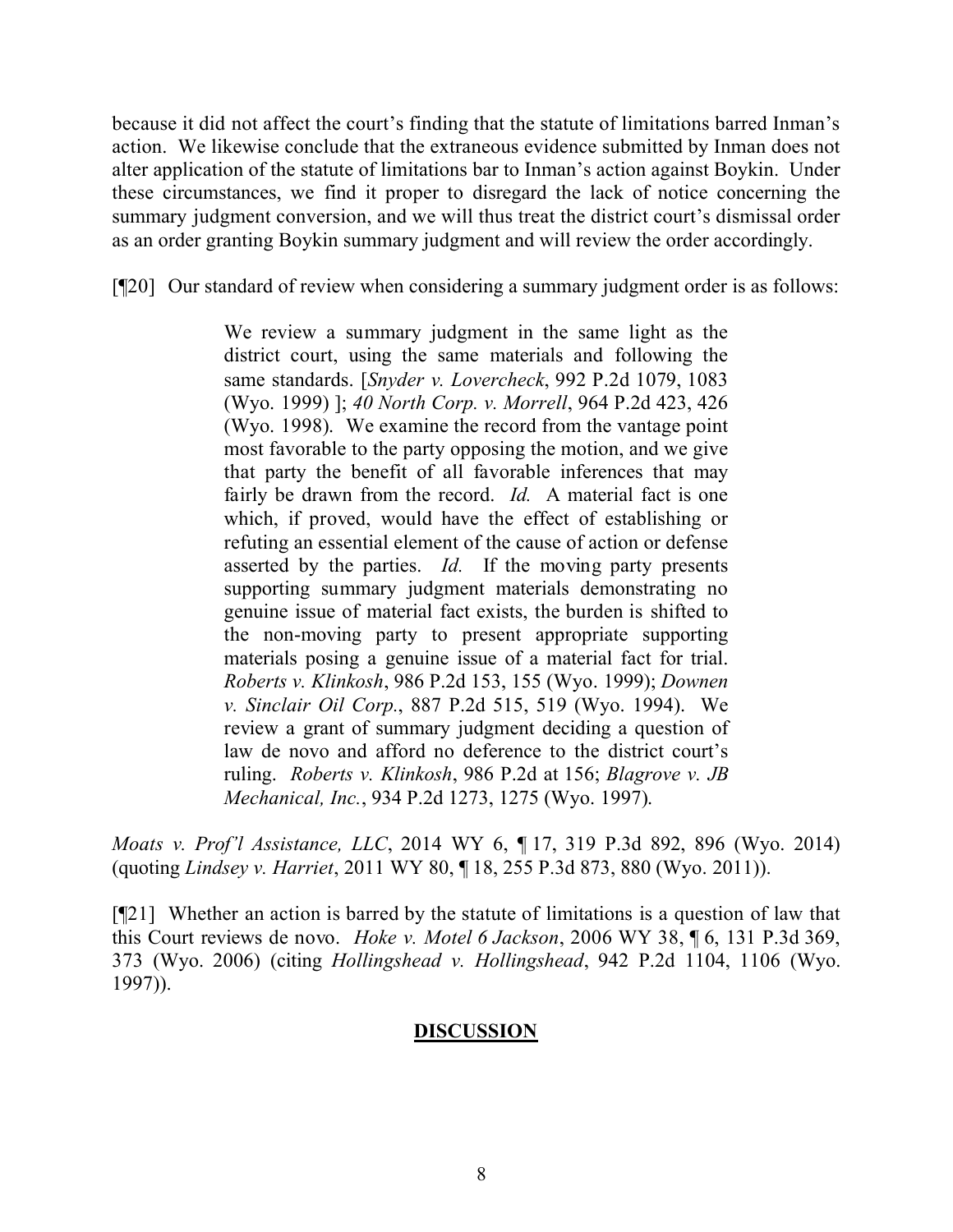[¶22] Inman does not dispute that her cause of action was subject to a four-year statute of limitations pursuant to Wyo. Stat. Ann. § 1-3-105. Nor does Inman dispute the material facts underlying Boykin's dispositive motion:

1) that the event giving rise to Inman's cause of action occurred on July 9, 2008;

2) that the statute of limitations expired on July 8, 2012;

3) that Inman's complaint was filed on June 28, 2012, eleven days before the statute of limitations expired;

4) that Inman served a defective summons and complaint on Boykin on November 5, 2012; and

5) that Inman served a corrected summons and complaint on Boykin on December 12, 2012, 142 days after the filing of her complaint.

[¶23] Finally, Inman does not dispute that the district court lacked authority to enlarge the Rule 3(b) sixty-day relation-back period—the period within which service on a defendant must be accomplished if the action is to be deemed commenced on the date of filing. *See Hoke*, ¶ 11, 131 P.3d at 376 ("Using Rule 6(b)(2) to enlarge that time would defeat the purpose of Wyoming Rule 3(b) and frustrate the policies behind the statute of limitations. The provisions of Rule 6(b)(2) may not be used to circumvent the statute of limitations."). Instead, Inman asserts that Boykin is estopped from asserting a statute of limitations defense because Boykin's insurer lulled Inman into delaying service of the complaint with promises that the insurer was going to make a settlement offer. Specifically, Inman argues:

> The un-rebutted facts on the record are that the insurer informed Appellant 1) that it wanted to settle the matter without litigation and without retaining an attorney, 2) requested time to prepare a settlement offer, and 3) represented a settlement [offer] would be made within 60-90 days. This creates a genuine issue of material fact as to whether Appellee can assert the statute of limitations as a defense under the doctrine of equitable estoppel.

[¶24] We turn then to the evidence that Inman submitted to the district court in support of her equitable estoppel argument.<sup>2</sup> A party requesting summary judgment bears the

<sup>&</sup>lt;sup>2</sup> Boykin objects to consideration of Inman's equitable estoppel argument, contending that the issue was not raised before the district court. Boykin is correct that Inman did not articulate her argument below as an equitable estoppel argument. Instead, Inman argued the insurer's conduct as unclean hands, bad faith, and cause to find excusable neglect in Inman's delayed service. The district court considered Inman's argument in its decision letter, referring to the argument as a contention that Inman "was mislead by the Defendant's insurer into delaying filing an action because it wanted to settle and avoid the cost and trouble of litigation." The record does not contain a transcript of the hearing on Boykin's motion, so we do not know how Inman's argument was presented during that hearing. From the district court's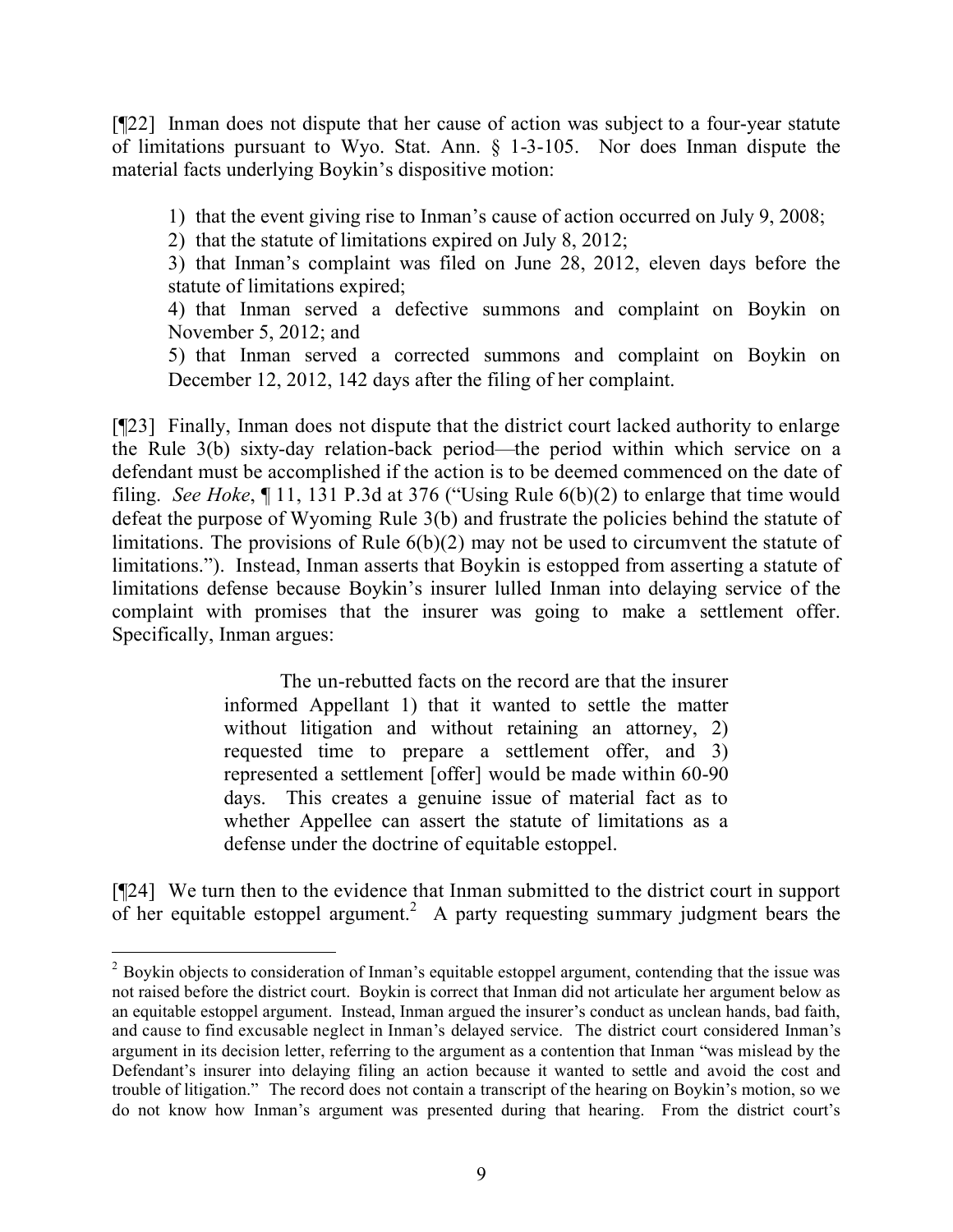initial burden of establishing a prima facie case for that summary judgment. *Symons v. Heaton*, 2014 WY 4, 17, 316 P.3d 1171, 1174 (Wyo. 2014). "[T]he party who is opposing the motion for summary judgment must present specific facts to demonstrate that a genuine issue of material fact exists." *Id*. (quoting *Christensen v. Carbon County*, 2004 WY 135, ¶ 8, 100 P.3d 411, 413 (Wyo. 2004)). We have further stated:

> The evidence opposing a prima facie case on a motion for summary judgment "must be competent and admissible, lest the rule permitting summary judgments be entirely eviscerated by plaintiffs proceeding to trial on the basis of mere conjecture or wishful speculation." Speculation, conjecture, the suggestion of a possibility, guesses, or even probability, are insufficient to establish an issue of material fact.

*Symons*, ¶ 7, 316 P.3d at 1174 (citing *Cook v. Shoshone First Bank*, 2006 WY 13, ¶ 12, 126 P.3d 886, 890 (Wyo. 2006)).

[¶25] Here, we are treating Boykin's motion as a motion for summary judgment on her statute of limitations defense. There is no question that Boykin met her initial burden of establishing a prima facie case that the statute of limitations bars Inman's action, and Inman in fact admitted in her supplemental response to Boykin's motion that she did not accomplish service on Boykin until December 12, 2012, which was 142 days after the filing of her complaint and well beyond the Rule 3(b) sixty-day relation-back period. Inman's evidence in opposition to Boykin's motion must therefore present specific facts that show a genuine issue of material fact exists regarding whether the doctrine of equitable estoppel precludes Boykin from asserting a statute of limitations defense. To make that showing, Inman's evidence must show: "1) a delay in filing an action that is induced by the defendant; 2) the defendant misled the plaintiff; and 3) the plaintiff must have acted on the misinformation in good faith to the extent that he failed to pursue his action in a timely manner." *See Lucky Gate Ranch, L.L.C. v. Baker & Assoc., Inc.*, 2009 WY 69, ¶ 24, 208 P.3d 57, 66 (Wyo. 2009) (quoting *Ballinger v. Thompson*, 2005 WY 101, ¶ 22, 118 P.3d 429, 436 (Wyo. 2005)); *see also Swinney v. Jones*, 2008 WY 150, ¶ 9, 199 P.3d 512, 516 (Wyo. 2008).

[¶26] In opposition to Boykin's motion, Inman presented evidence that included the following:

disposition, however, it appears that at least in substance something akin to an equitable estoppel argument was made. We will therefore consider the argument on appeal.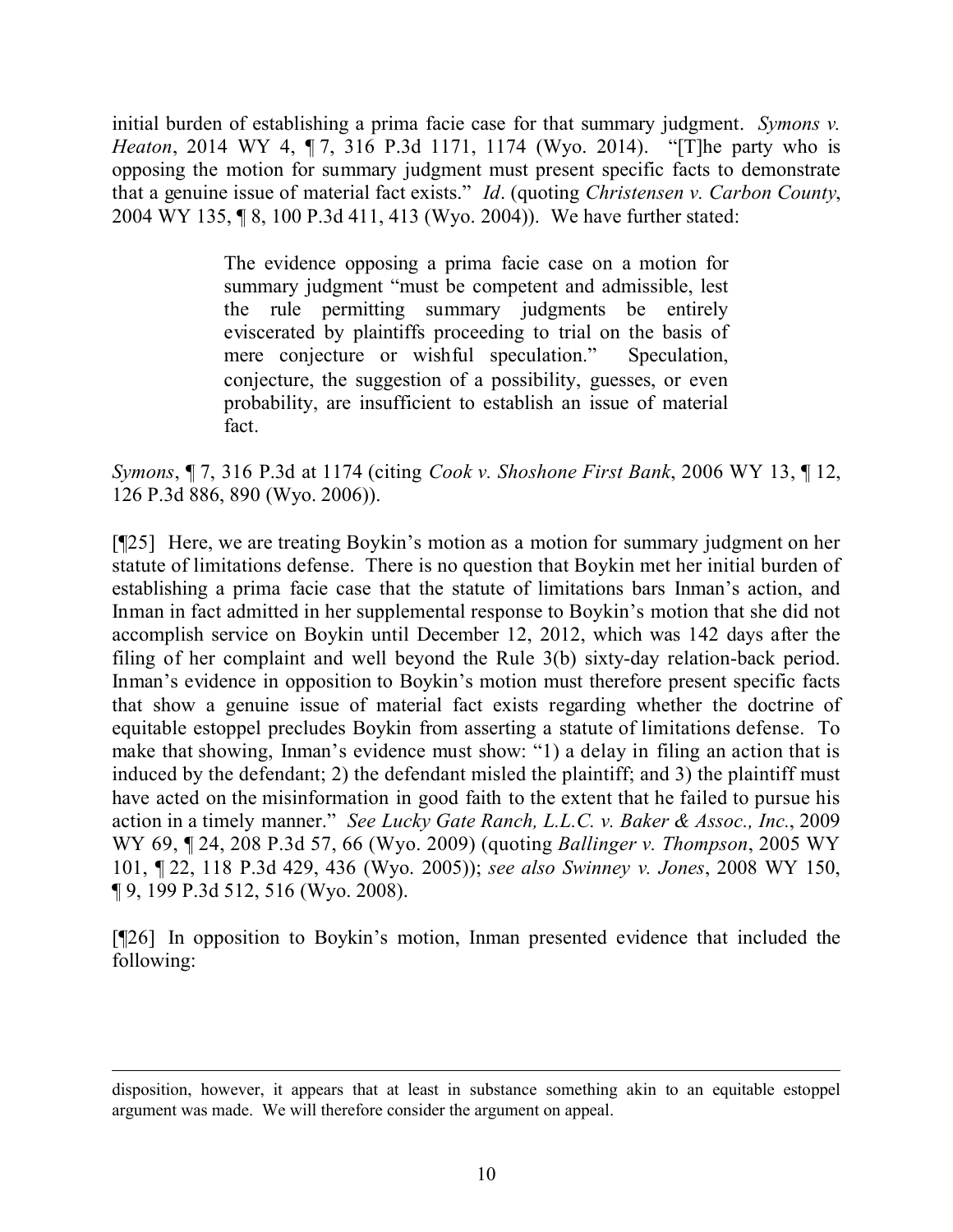--- A letter dated May 22, 2012, from Sean M. Muldoon, a senior claims representative with Gallagher Bassett Services, Inc., a claims processing agency representing one of Boykin's insurers, to Inman's counsel stating:

> On behalf of our client we are responding to your demand for policy limits in order to resolve your client's claim. A review of the supporting documents is being undertaken at this time. Please kindly provide the following information for our review and consideration:

> -Copies of your client's medical records for 5 years prior to the accident date.

-Your client's Medicare and/or Medicaid status.

--- An e-mail dated June 12, 2012 from Alaina Neumeyer, a paralegal working with Inman's counsel, to Sean Muldoon and another individual, which stated, in part:

> At this time, Ms. Inman is demanding \$750,000 new money to settle this matter. Pursuant to our conversation, Sean, I will file the lawsuit and provide both of you a courtesy copy of [the] same. We agree to withhold service for 60-90 days to allow you additional time to review the demand and supporting documents. Please let me know how I can further assist you in your review. We look forward to working with both of you in the hopes of a quick and reasonable resolution of this claim.

---An affidavit from Ms. Neumeyer, which stated, in part:

18. On June 12, 2012, I received an email from Sean Muldoon at Gallagher Bassett. Mr. Muldoon asked for a medical authorization. . . .

19. I then telephoned him to discuss the email. He indicated that he had received the demand, but had not had a chance to review any of it. He thought that he would need prior medical records in order to review the demand. I expressed concern that there would not be enough time to get those before expiration of the statute of limitations. . . . I told him that we would need to file the lawsuit to preserve the claim. He agreed and told me that they really wanted to get this case resolved without the need for litigation and hiring their attorney. He asked that I give him 60-90 days to review the information and then they would make a settlement offer. I then contacted the Plaintiff. She indicated that most of her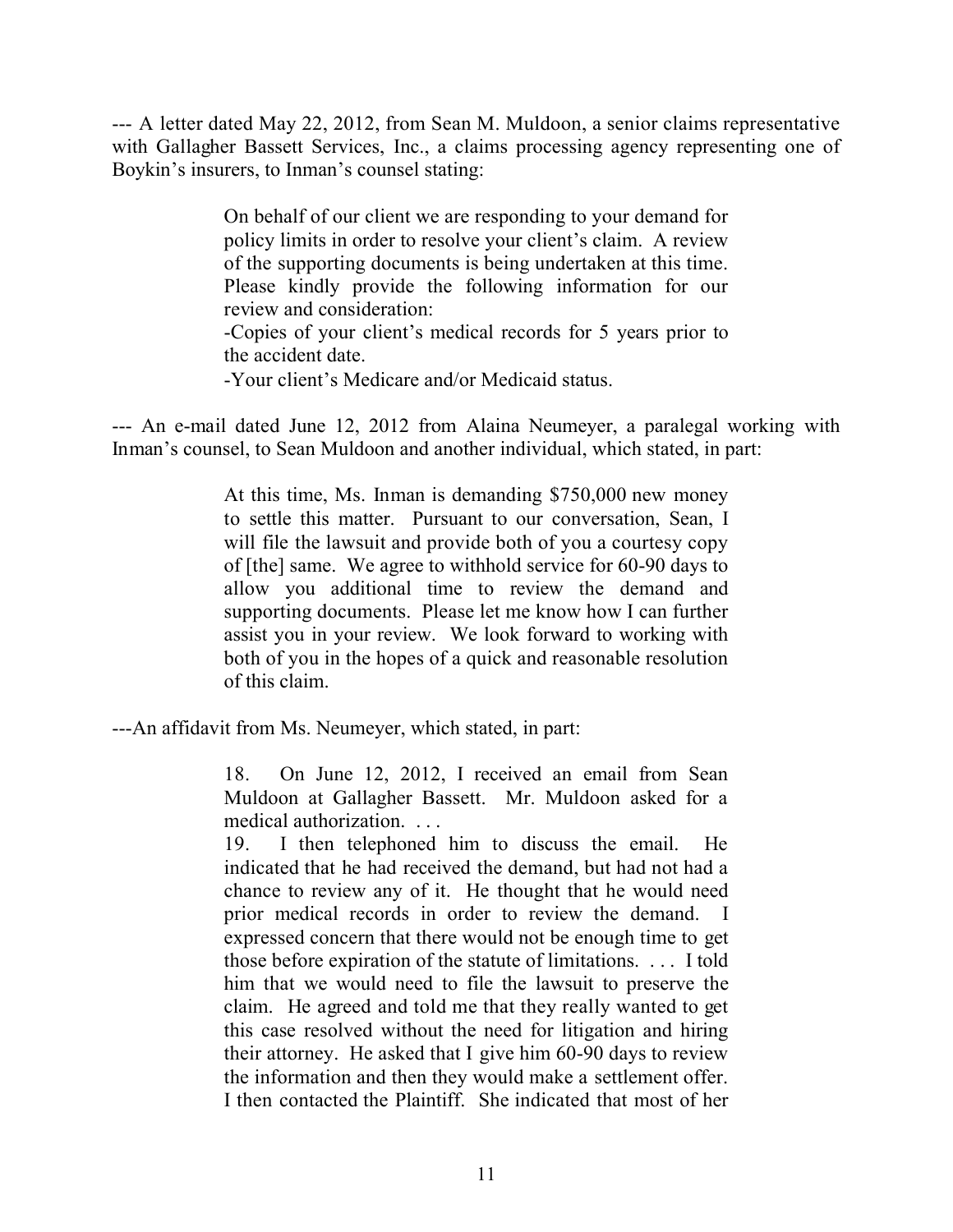prior doctors had retired and it would be too difficult for her to get those records. She gave me a list of her doctors.

20. After speaking with the Plaintiff, I replied to Mr. Muldoon's email. I gave him the list of doctors. ...

21. Mr. Muldoon had indicated that he would send me an authorization to (sic) for the Plaintiff to sign. However, he never did.

22. At some point in July, he would not return my calls or emails. I continued to leave messages and send emails. . . .

23. Finally, on August 28, 2012, I emailed Mr. Muldoon again indicating that Mr. Farr was going to have Mrs. Boykin served, but that he would allow for an open extension to allow them the opportunity to settle outside of litigation as they preferred.

. . . . 25. On October 30, 2012, I spoke to Gary Clifton who had taken over Mr. Muldoon's cases. Mr. Clifton told me that Mr. Muldoon had been promoted and that he had not had a chance to review Plaintiff's demand yet. He promised me he would get back to m[e] by November 9, 2012. . . .

[¶27] The evidence submitted by Inman included a copy of the August 28, 2012, e-mail Ms. Neumeyer sent to Sean Muldoon, referenced in Paragraph 23 of Ms. Neumeyer's affidavit. That e-mail stated, in part:

> I left you a voice mail today indicating that I have not received a medical authorization for Mrs. Inman to sign per your request. If you still want one signed, please email that to me. Also, Steve would like to serve Mrs. Boykin so as to not have that deadline approaching. He will give you an open extension regarding filing [an] answer. That way you can still review the demand and he won't be under pressure of a service deadline. We would like to keep this case moving towards settlement and hope to avoid litigation. . . .

[¶28] Inman's evidence also included an October 9, 2012, e-mail that Ms. Neumeyer sent to another claims analyst. That e-mail stated, in part:

> I have been trying to get in touch with Sean Muldoon at Gallagher Bassett, but have not heard back from him. Is he still handling this case? He wanted an authorization signed, but he has never provided me with one. In order to preserve this case, we have elected to have the Defendant served.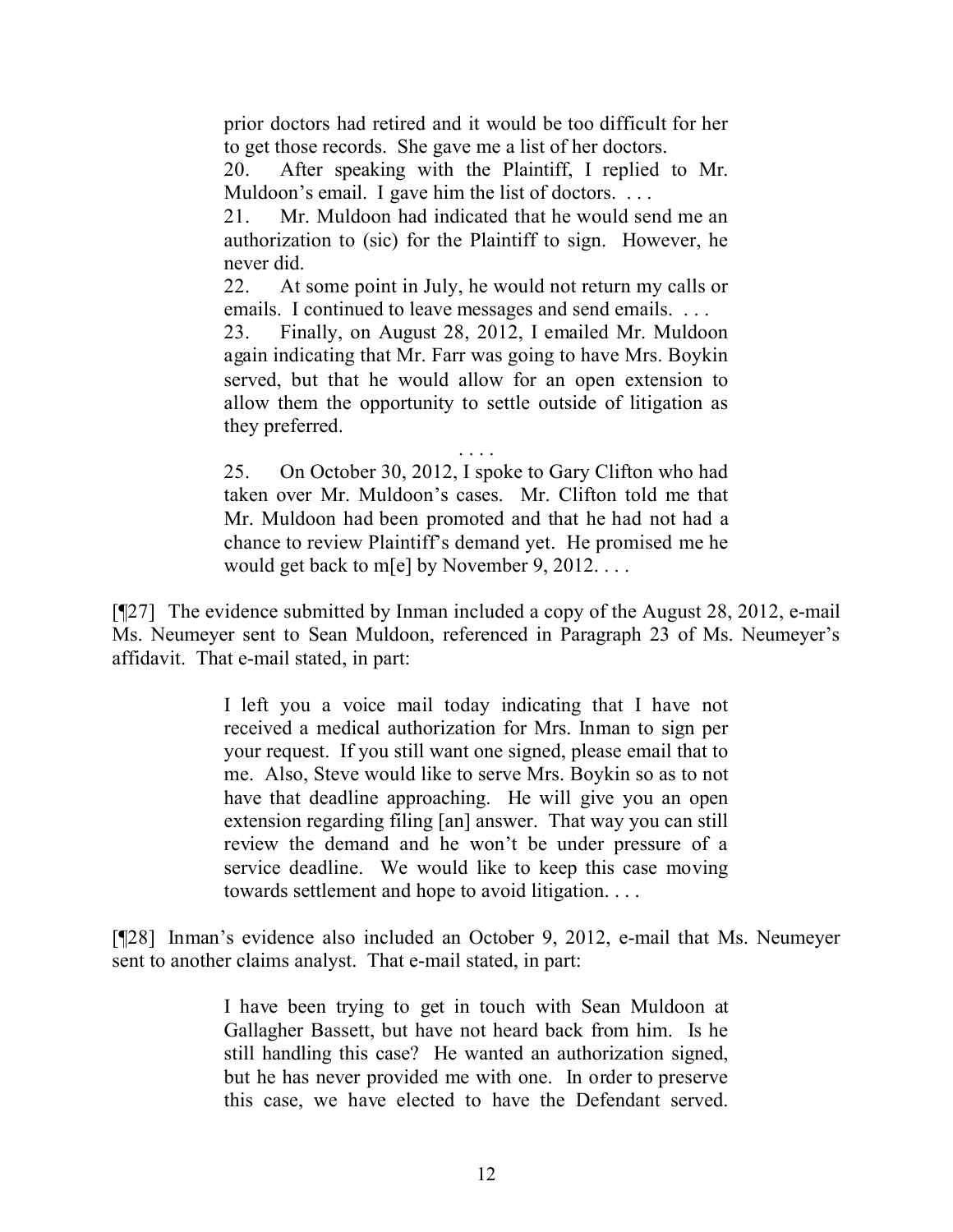However, we are willing to give you an open extension to respond to the Complaint. We would still like to try to resolve this without the need for continued litigation. Please contact me to discuss. . . .

[¶29] The evidence submitted by Inman in opposition to Boykin's motion does not satisfy her burden of showing that a genuine issue of material fact exists concerning Boykin's statute of limitations defense. Even considering the evidence in the light most favorable to Inman, the evidence does not show that Boykin's insurer misled Inman or that the insurer promised to make a settlement offer or waive application of the statute of limitations. Instead, the evidence shows that the insurer intended to review the claim and engage in settlement discussions. Additionally, Ms. Neumeyer's e-mails illustrate that regardless of the insurer's actions, counsel for Inman intended to serve the summons and complaint so as to preserve Inman's claim. The evidence thus shows that it was not the insurer's actions that induced Inman to delay service of the summons and complaint, but rather an apparent misunderstanding on the part of Inman's counsel as to the period of time within which service had to be accomplished.

[¶30] This Court has considered similar facts and rejected application of equitable estoppel to preclude a statute of limitations defense. In *Archuleta v. City of Rawlins*, 942 P.2d 404 (Wyo. 1997), we were presented with the following:

> Archuleta filed a claim with the city manager on April 7, 1994. No further contact was made with the City until mid-February and early March 1995. In each instance the City Attorney requested that Archuleta delay filing her complaint until he could review the claim. With one week remaining before the statute of limitations expired, Archuleta's attorney again contacted the City Attorney. Conceding that he still had not yet reviewed the case for settlement, he again requested that Archuleta delay in filing the complaint. On April 10, 1995, three days after the statute of limitations had run, the City Attorney informed Archuleta's counsel that the insurance company would not make a settlement offer, that the Local Government Insurance Pool would handle her case, and that Archuleta should file her complaint.

*Archuleta*, 942 P.2d at 405-06.

[¶31] On appeal from a summary judgment order in favor of the city on its statute of limitations defense, we rejected the plaintiff's assertion of equitable estoppel. We reasoned: